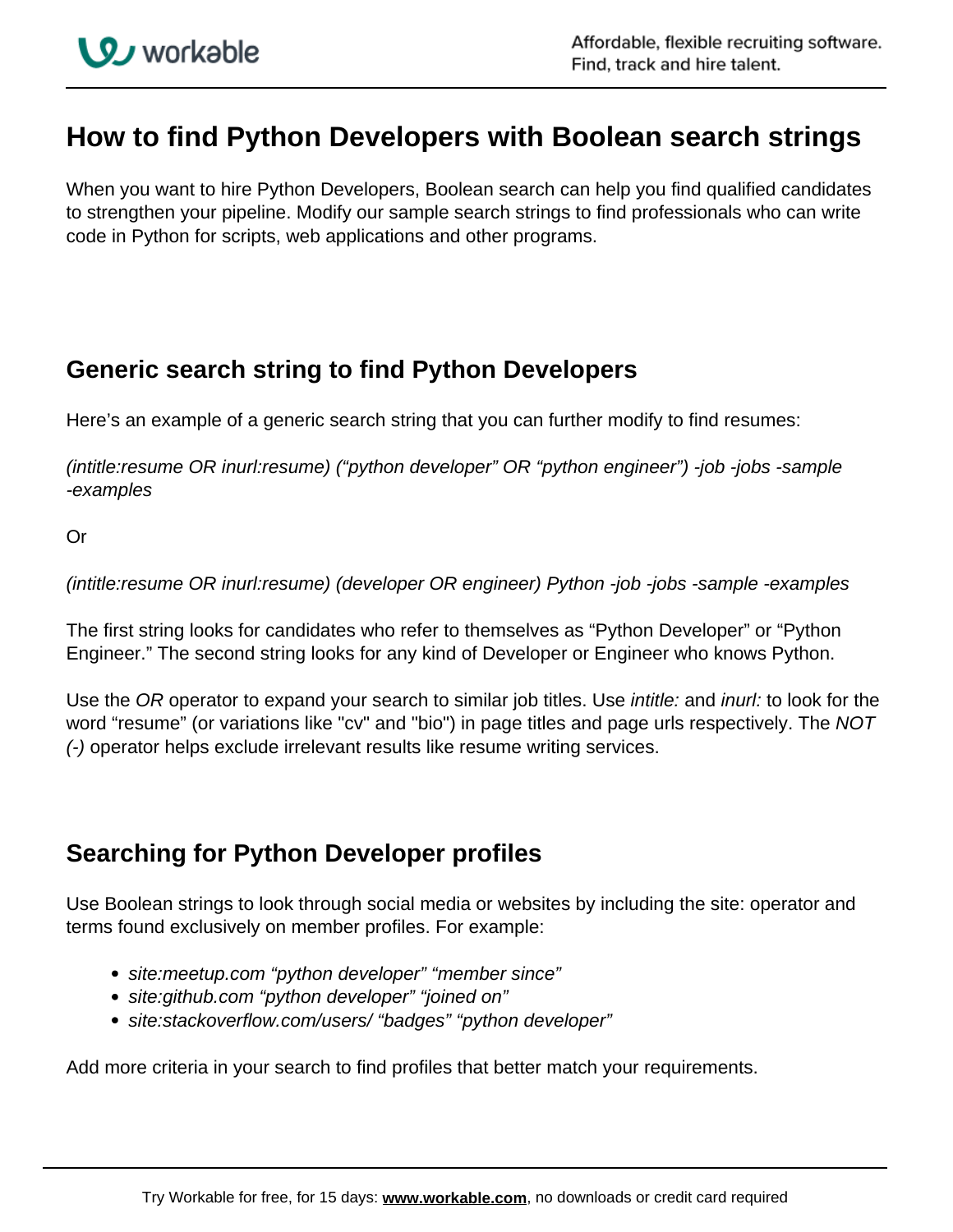

**When sourcing EU candidates, please refer to guidance on** using social media for recruiting **and** collecting candidate information **as per the General Data Protection Regulation, or GDPR.**

### **Examples of Boolean search strings to find Python Developers by skills and experience**

### **Find Python Developers who:**

#### **Have used Python on the Back-End**

(intitle:resume OR inurl:resume) "python developer" ("back end" OR "server side") -job -jobs -example -sample -template -hire

#### **Are familiar with certain web frameworks**

(intitle:resume OR inurl:resume) "python developer" (Pylons OR Django OR Zope) -job -jobs -sample -examples -hire

#### **Have experience in certain databases**

(intitle:resume OR inurl:resume) "python developer" (PostgreSQL OR Postgres) -job -jobs -templates -samples -examples

#### **Are familiar with data science and machine learning**

(intitle:resume OR inurl:resume) "python developer" ("data science" OR "machine learning" OR "big data") -job -jobs -sample -examples -hire

#### **Hold senior positions**

(intitle:resume OR inurl:resume) "lead python developer" -job -jobs -sample -examples

(intitle:resume OR inurl:resume) "python developer" ("technical lead" OR "team lead") -job -jobs -sample -examples -hire

### **Sample string to search for resumes of Python Developers in various formats**

(intitle:resume OR inurl:cv) (filetype:pdf OR filetype:doc OR filetype:txt) "python developer" -job -jobs -sample -templates -template